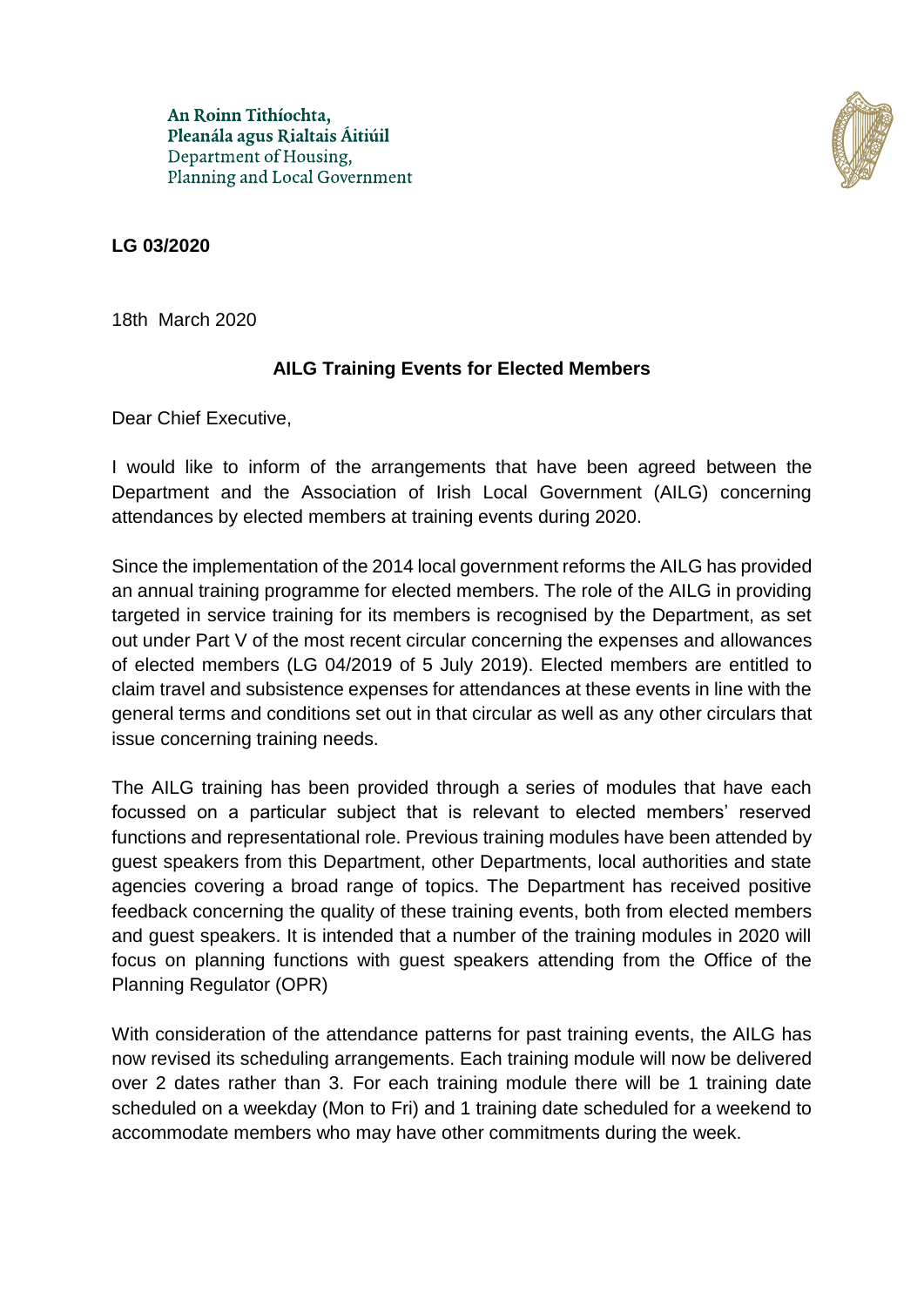For each training module, 1 training event will take place at a location in the *Eastern & Midland – Northern & Western Regions* and 1 training event will take place at a location in the *Southern Region* (in effect dividing the country into a 'northern half' and 'southern half' for the purpose of AILG councillor training events).

Elected members are expected to attend training events organised at a location in their own training region (i.e. either (i) *Eastern & Midland/ Northern & Western* OR (ii) *Southern*) but may attend 'out of region' weekend training events, on a limited basis, in circumstances where they are unable to attend the corresponding weekday training event in their own region.



The Department has agreed with the AILG that each elected member may attend a maximum of 2 out of region weekend training events during 2020. These attendances may be in respect of any AILG weekend training events organised during the calendar year. It is not a requirement that the attendances be split into separate 6 month periods, as had been the case pre-2019.

In the case of all other attendances, where an elected member chooses to attend a training event at a location other than that assigned for members of his/her local authority, any travel and subsistence that may be payable shall not exceed the amount that –

- would have been payable if attending at the assigned location, or
- payable in respect of the location where training was undertaken,

whichever is the lower.

Authorisation for elected members to attend training events is a reserved function of an elected council and is subject to the maximum monetary amounts set out in the *Local Government (Expenses of Local Authority Members) Regulations 2014* (S.I. No.236 of 2014).